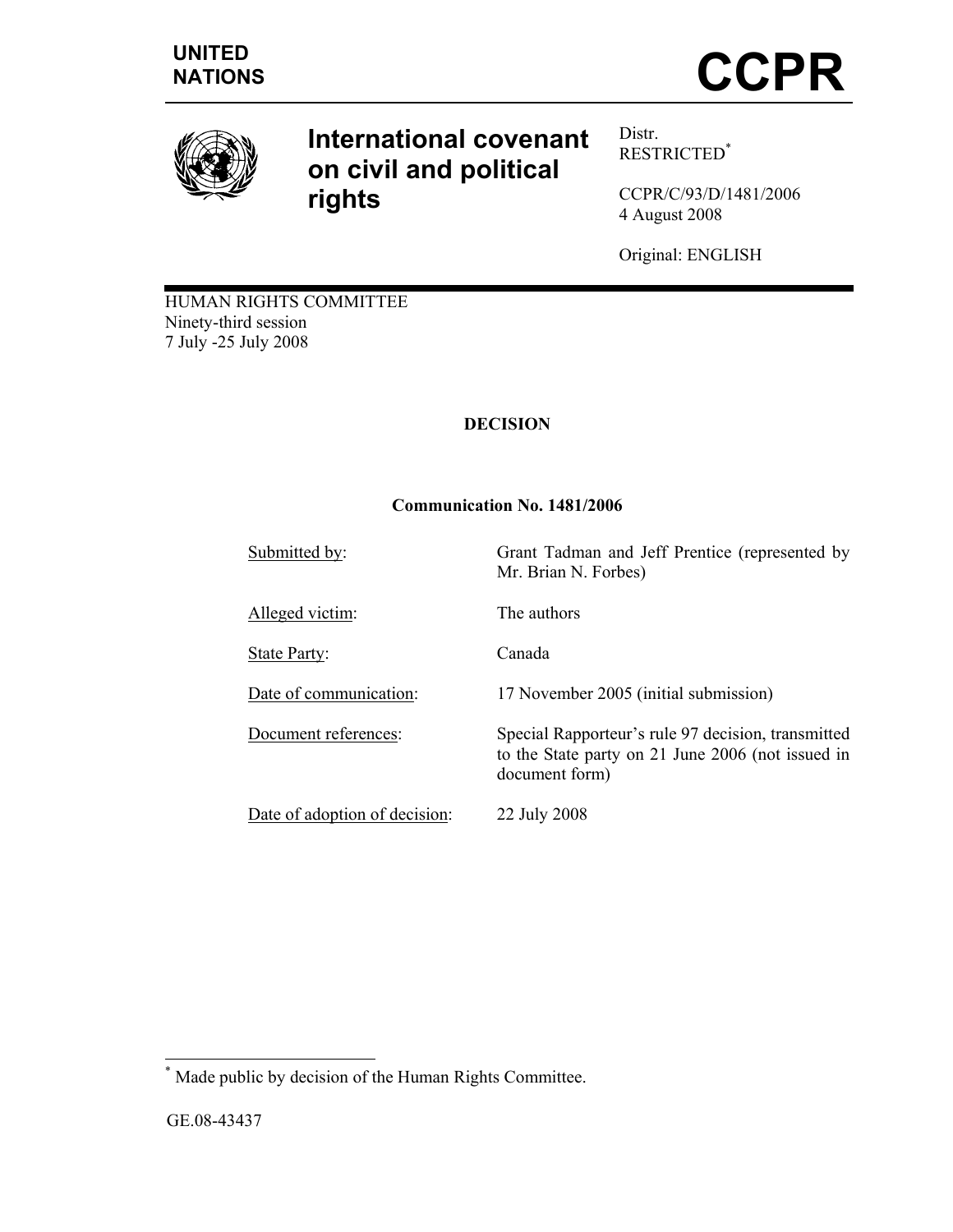#### CCPR/C/93/D/1481/2006 Page 2

*Subject matter*: Alleged improper preference by denominational schools of teachers sharing same denominational beliefs, to detriment of authors

 *Procedural issues*: Standing - exhaustion of domestic remedies – sufficient substantiation, for purposes of admissibility

 *Substantive issues*: Discrimination on basis of religion – right to have children educated in accordance with parental preferences – effective remedy – application throughout federal States

 *Articles of the Optional Protocol*: article 1; article 2; and article 5, paragraph 2(b)

 *Articles of the Covenant*: article 2, paragraphs 1, 2 and 3; article 26; and article 50

[ANNEX]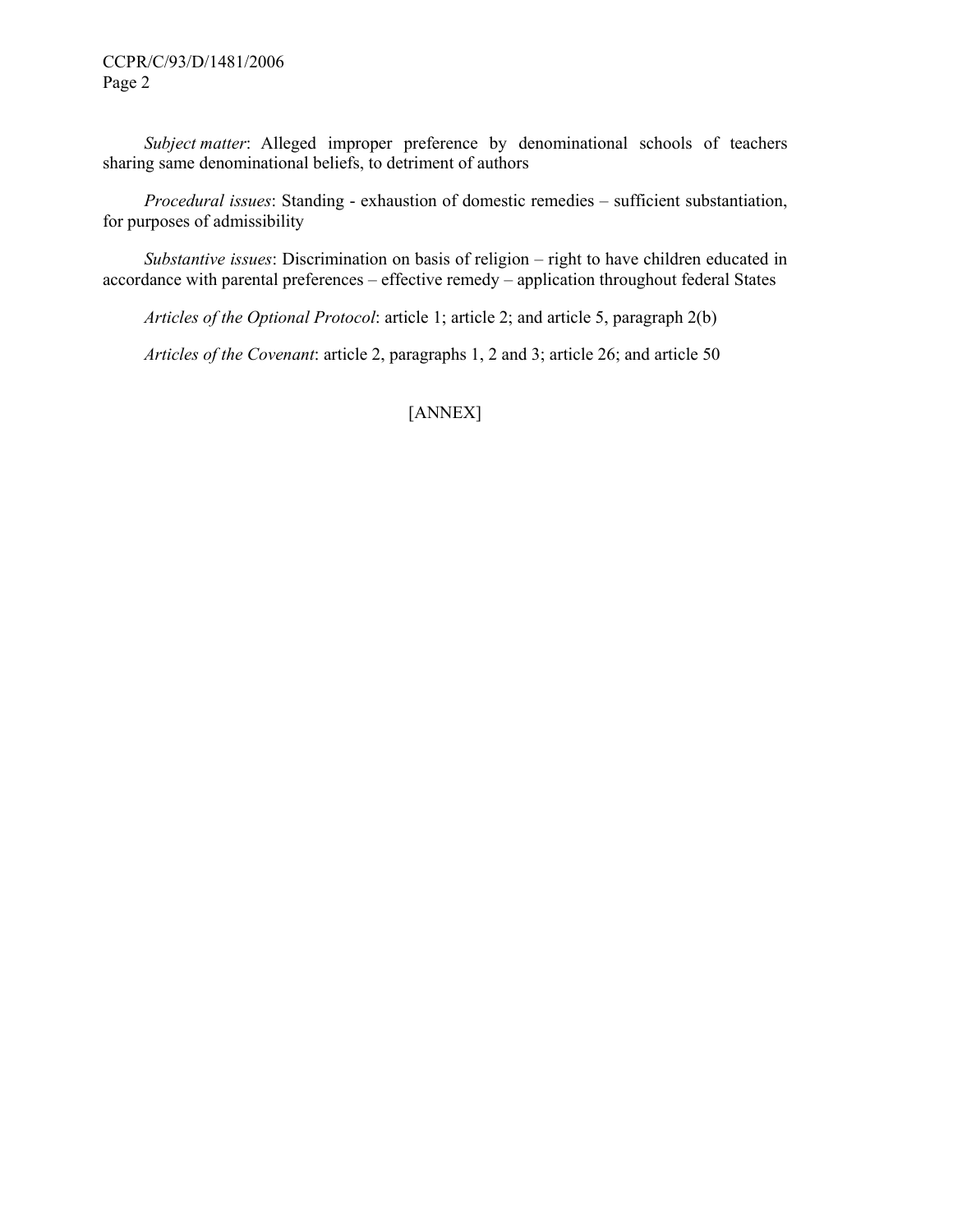#### **ANNEX**

#### DECISION OF THE HUMAN RIGHTS COMMITTEE UNDER THE OPTIONAL PROTOCOL TO THE INTERNATIONAL COVENANT ON CIVIL AND POLITICAL RIGHTS

Ninety-third session

concerning

#### **Communication No. 1481/2006\***

| Submitted by:          | Grant Tadman and Jeff Prentice (represented by<br>Mr. Brian N. Forbes) |
|------------------------|------------------------------------------------------------------------|
| Alleged victim:        | The authors                                                            |
| State Party:           | Canada                                                                 |
| Date of communication: | 17 November 2005 (initial submission)                                  |

 The Human Rights Committee, established under article 28 of the International Covenant on Civil and Political Rights,

Meeting on 22 July 2008,

Adopts the following:

 $\overline{a}$ 

#### **DECISION ON ADMISSIBILITY**

1.1 The communication, initially dated 17 November 2005, is submitted by Grant Tadman and Jeff Prentice. They claim to be victims of violations by Canada of article 2, paragraphs 1, 2 and 3; article 26 and article 50 of the Covenant. They are represented by counsel, Mr. Renton Patterson and Mr. Brian Forbes.

1.2 On 29 September 2006, the Special Rapporteur on New Communications decided to separate consideration of the admissibility and merits of the case.

<sup>\*</sup> The following members of the Committee participated in the examination of the present communication: Mr. Abdelfattah Amor, Mr. Prafullachandra Natwarlal Bhagwati, Ms. Christine Chanet, Mr. Maurice Glèlè Ahanhanzo, Mr. Yuji Iwasawa, Mr. Edwin Johnson, Mr. Ahmed Tawfik Khalil, Mr. Rajsoomer Lallah, Ms. Zonke Zanele Majodina, Ms. Iulia Antoanella Motoc, Mr. Michael O'Flaherty, Ms. Elisabeth Palm, Mr. José Luis Pérez Sanchez-Cerro, Mr. Rafael Rivas Posada, Sir Nigel Rodley, Mr. Ivan Shearer and Ms. Ruth Wedgwood.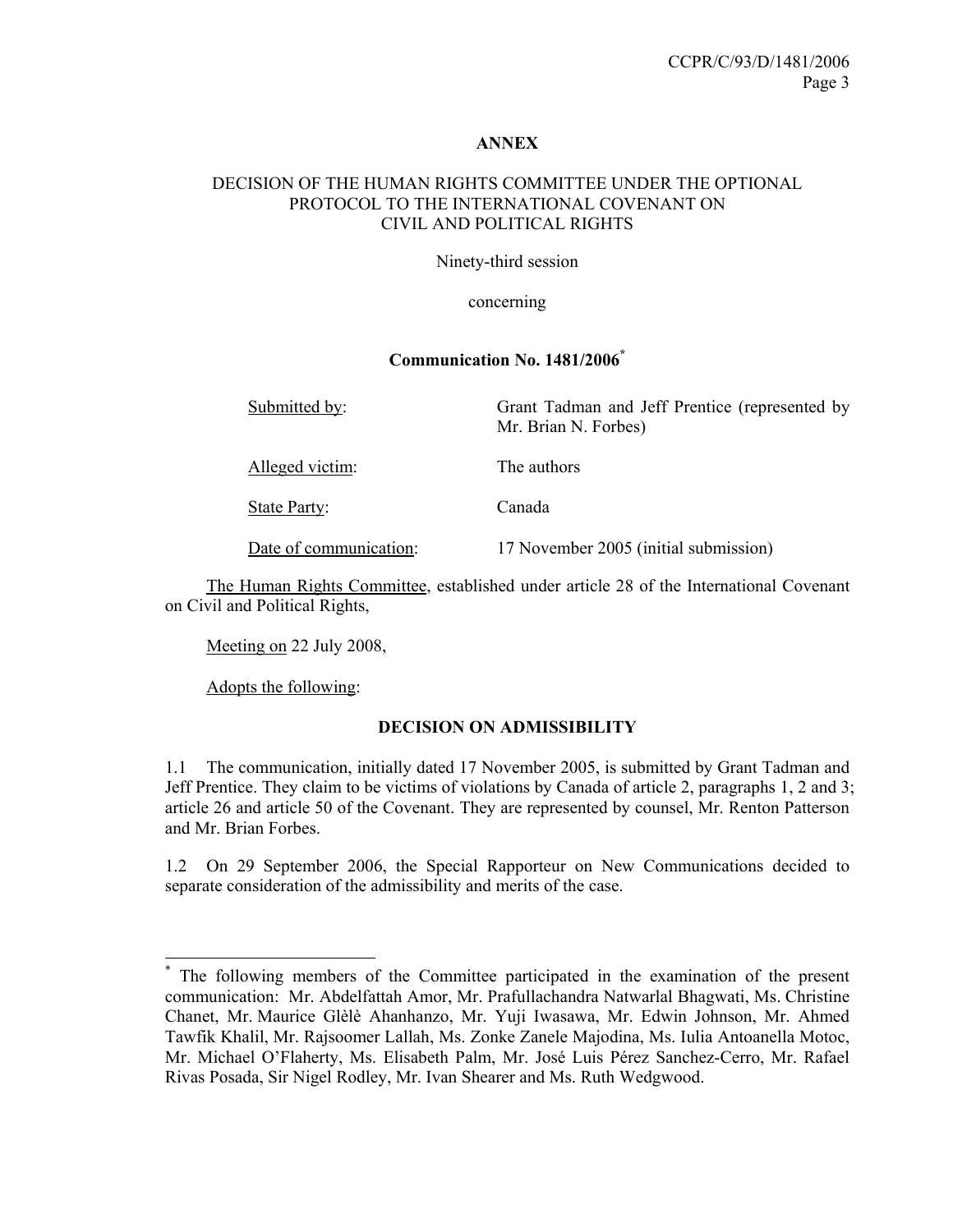#### **The facts as presented**

2.1 The alleged victims are teachers in Ontario, Canada. In 1986, Bill 30 was passed by the province of Ontario, granting full public funding to the separate Roman Catholic elementary and high school system in Ontario. In June 1987, in Reference Re Bill 30, An Act to Amend the Education Act (Ontario), the Supreme Court of Canada held that in light of Canada's constitutional structure, the amendment was permissible. The Ontario Education Act, as amended, also provided that for a ten-year period public school teachers who became surplus to public school requirements as a result of a movement of students to the newly-funded Catholic schools could be transferred, as "designated teachers", to a substantially similar position in the new system.<sup>1</sup> Thereafter, by provisions which were not before the Supreme Court on the occasion of the reference, the Act provided that in order to maintain the distinctiveness of the separate system, school boards could require as a condition of employment that teachers "agree to respect the philosophy and conditions of Roman Catholic Separate Schools in the performance of their duties",<sup>2</sup> although teachers employed by separate schools "will enjoy equal opportunity in respect of their employment, advancement and promotion".<sup>3</sup>

2.2 In December 1997, in Daly v Attorney-General, the General Division of the Ontario Court struck down the equal opportunity provision of section 136 of the Act on the ground that it infringed the right to self-determination guaranteed to denominational schools at the founding of the Union of Canada by section  $93(1)$  of the Constitution Act 1867.<sup>4</sup> As a result, separate school boards were permitted to prefer co-religionists in employment, advancement and promotion. On 27 April 1999, the Ontario Court of Appeal dismissed an appeal from the General Division's decision, and in October 1999, the Supreme Court of Canada denied leave to appeal.

## *Mr. Tadman's case*

2.3 From 1975, Mr. Tadman as a teacher provided guidance and physical education in the public school system. In 1986, Mr. Tadman was transferred from the North York Board of the public school system to the Metropolitan Separate School Board. In June 1987, September 1987, December 1989, June 1991 and September 1991 he was re-assigned to different posts. He states that over this period he was never given a permanent position to teach in the two areas in which he was certified, as he had earlier had in the public system. He also details four occasions where he states to have made reasonable requests in order to obtain a permanent teaching post, but was turned down for unjustified reasons. He further states that he was subjected to discriminatory treatment on account of his non-Catholic background. He states in this respect that he was subjected to verbal harassment of staff and students, not given appropriate credit for teaching experience and qualifications, prevented from discussing certain health issues with students, and

 $\overline{a}$ 1 Section 135 of the Act.

 $2$  Section 136(1).

 $3$  Section 136(2).

<sup>&</sup>lt;sup>4</sup> Section 93(1) provides: "**Education**: In and for each Province the Legislature may exclusively make Laws in relation to Education, subject and according to the following Provisions: (1) Nothing in any such Law shall prejudicially affect any Right or Privilege with respect to Denominational Schools which any Class of Persons have by Law in the Province at the Union".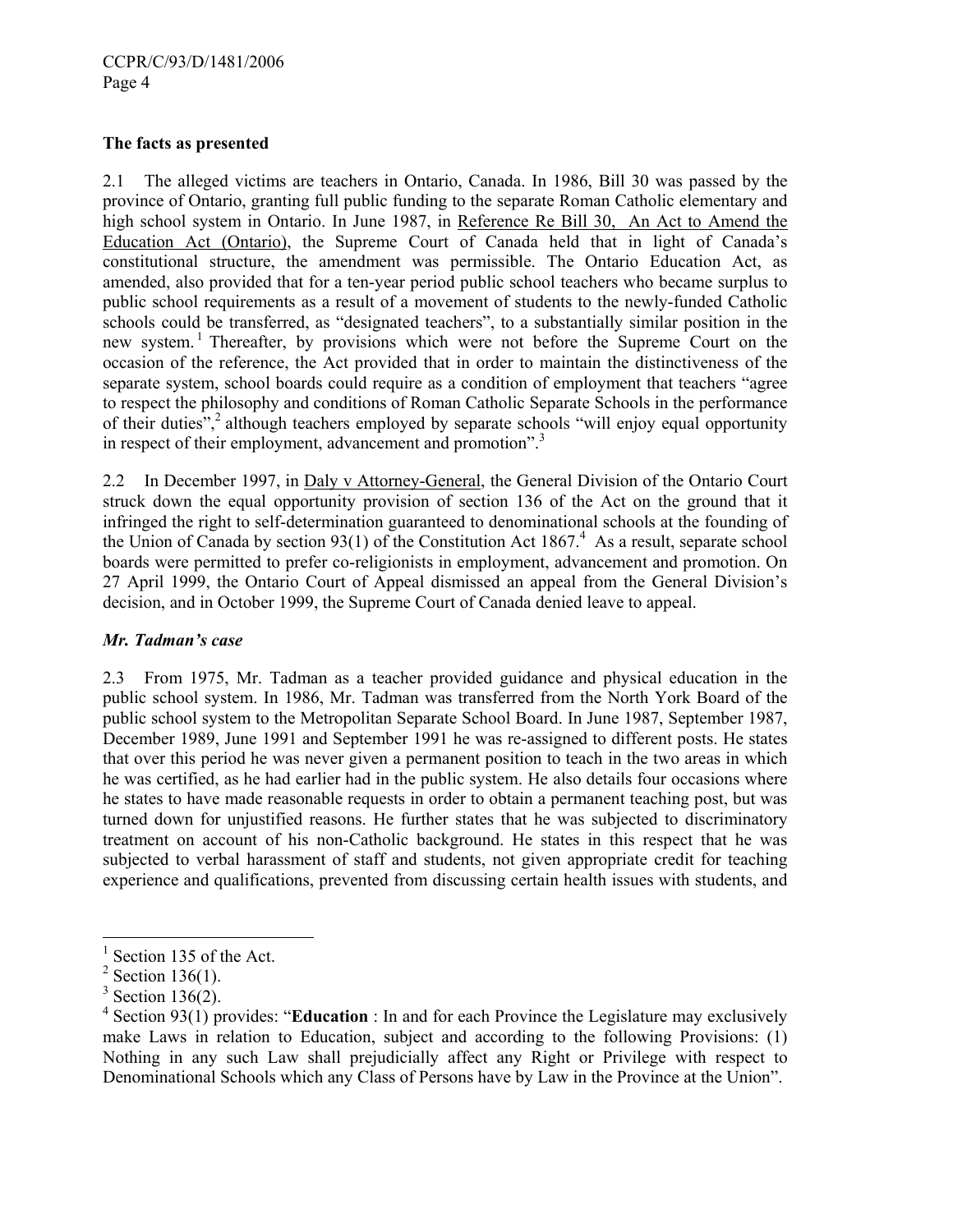denied the opportunity to be placed in the guidance department as he might make inappropriate comments due to his non-Catholic background.

2.4 As to remedies exhausted by him, in September 1987, Mr. Tadman asked the North York Board, as his former employer, to take him back as for reasons of conscience he could not continue to work in the separate school system. Following the Board's refusal to do so, he filed a grievance before a Board of Arbitration. On 17 August 1988, after hearing evidence, the Board of Arbitration rejected the grievance, finding that (i) the time span after which he had objected to his transfer was too great to be reasonable; (ii) he had had a "change of heart" concerning his ability to work in the separate system; (iii) the evidence "falls far short of demonstrating that [he] was inhibited from exercising his personal religious beliefs" by the separate school board; and (iv) according to his own evidence he was exempted from religious activities in the school, and "there is nothing in the evidence to suggest that this caused him any difficulties". An appeal to the Divisional Court was dismissed, with the Court finding that "the Board found as a fact that the Separate School Board had not interfered with his personal freedom of conscience, thought, belief or religion."

2.5 In 1992, Mr. Tadman applied to file a complaint with the Ontario Human Rights Commission. In April 1992, the Commission responded that it lacked jurisdiction to deal with the matter. In October 1992, the Ontario Ombudsman advised that it would not investigate the complaint, concurring with the Commission's position. In February 1994, he filed a complaint with the Ontario Human Rights Commission alleging discrimination on the basis of creed against the Metropolitan Separate School Board, denial of a position in the Board, and harrassment. No information is available on the outcome of this complaint. Also in February 1994, he filed a note of grievance to the teachers' union against the Board, alleging denial of equal employment opportunities and subjection to discriminatory statements by Board employees, including teachers at his school. In May 1994, the union decided it would pursue one aspect in relation to whether he should be assigned to a different school within the Board. No information is available on the outcome of this complaint.

2.6 In June 1994, he filed a complaint with the Ontario Labour Relations Board against his union, alleging breach of the latter's duty of fair representation. In August 1994, that Board dismissed his complaint for want of jurisdiction over disputes between a teacher and the union. In November 1994, he sued the School Board in the Ontario Court (General Division) alleging discrimination in employment, but specifically excluding the general statutory position of the separate schools. On 10 August 1995, the Court struck out the claim on the basis that Mr. Tadman had failed to exhaust the mandatory arbitration process. No appeal was taken from that decision.

2.7 On 29 October 1999, the Human Rights Committee declared inadmissible, on the basis that the authors could not claim to be victims of the alleged discrimination, a communication by Mr. Tadman and others, alleging violations of the same provisions of the Covenant as invoked here.<sup>5</sup> The Committee noted that "the authors while claiming to be victims of discrimination, do not seek publicly funded religious schools for their children, but on the contrary seek the removal of the public funding to Roman Catholic separate schools. Thus, if this were to happen, the authors'

 5 Communication No. 816/1998, Decision adopted on 29 October 1999.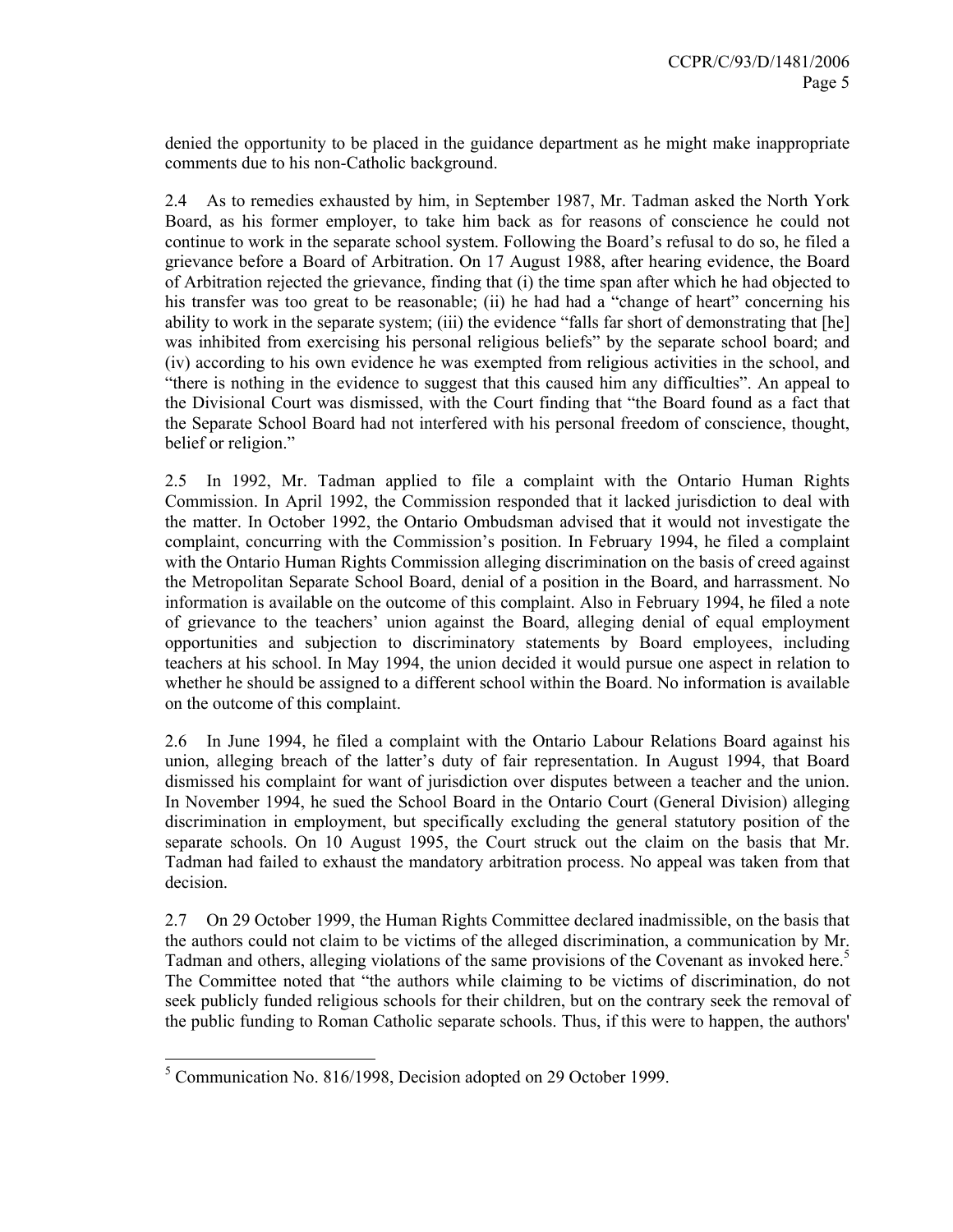personal situation in respect of funding for religious education would not be improved. The authors have not sufficiently substantiated how the public funding given to the Roman Catholic separate schools at present causes them any disadvantage or affects them adversely."6

#### *Mr. Prentice's case*

2.8 Mr. Prentice taught mathematics and science part-time in a Catholic high school in Ottawa in the 1997-1998 school year. In 1998, he applied but was refused a permanent position. He states that this was on the basis that he was not a practicing Catholic in view of a note received from the School Board that he was not able to so attest.

#### **The complaint**

3.1 The authors allege that the facts disclose discrimination on the ground of religious belief, contrary to article 26 of the Covenant on three bases. Firstly, they claim to have suffered religious discrimination because of the hiring and promotion practices applicable in Ontario's separate school system. Secondly, they contend that public funding of Roman Catholic schools is in breach of the provision in article 26. Thirdly, Mr. Tadman alleges that while he was a teacher in a Catholic secondary school, he was discriminated against for not being a Roman Catholic. The authors invoke the Committee's Views in Waldman v Canada<sup>7</sup> in support of these arguments.

3.2 The authors also contend that in light of the jurisprudence of the State party's courts, they are without any effective remedy contrary to article 2 of the Covenant. Finally, the authors argue that the existence in Ontario of the alleged discriminatory provisions amounts to a breach of article 50 of the Covenant, extending equal protection in federal States.

#### **State party's submissions on admissibility**

4.1 By submission dated 18 September 2006, the State party contested the admissibility of the communication, arguing that it is inadmissible (i) ratione materiae; (ii) as an abuse of the right of submission on account of delay; (iii) for absence of a victim; (iv) for failure to exhaust domestic remedies in respect of Mr. Tadman's harassment claims; and (v) for insufficient substantiation of Mr. Tadman's harassment claims.

4.2 The State party submits that the communication is incompatible ratione materiae with article 18, paragraph 4, of the Covenant, protecting the rights of persons to have their children educated in conformity with their religious convictions. Preserving the denominational character of a religious school requires, as has been recognized by the courts, the ability to hire teachers preferentially on the basis of religion. All religious schools in Ontario, regardless of denomination, have this right, consistently with article 18, paragraph 4.

4.3 The State party submits that the authors have offered no convincing explanation for the delay in submission of the communication, rendering it an abuse of the right of submission. Even taking the date in October 1999 as the latest possible relevant date since the refusal of the

 $6$  Ibid., at 6.2.

<sup>&</sup>lt;sup>7</sup> Communication No. 694/1996, Views adopted on 3 November 1999.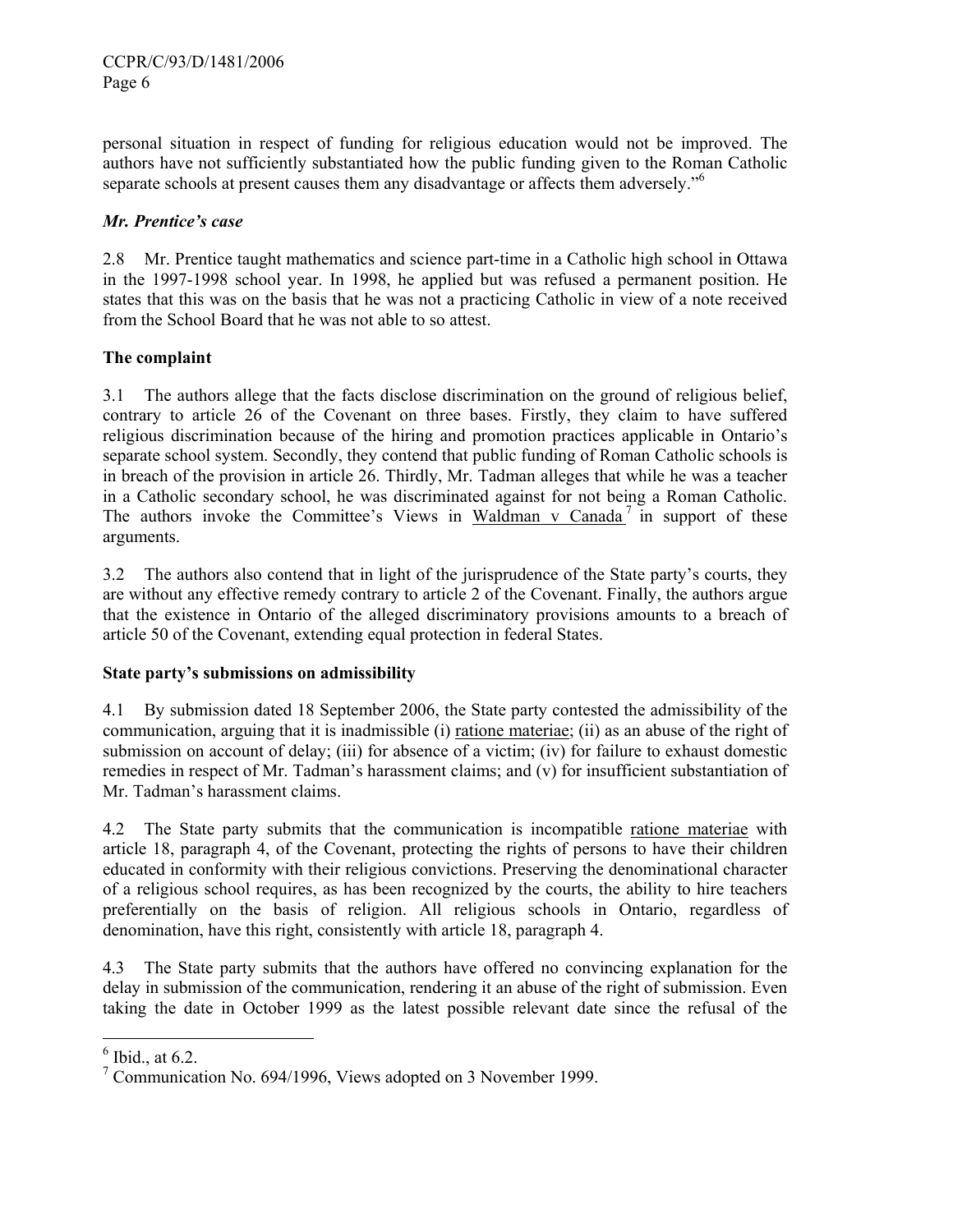Supreme Court to grant leave to appeal the Daly decision, over six years have passed until submission of the communication. No justification has been provided for this delay, which is excessive and hinders the State's ability to determine the certain facts and circumstances of the case which lie outside the records of either federal or Provincial archives.

4.4 The State party also argues, comparing the text of the communication with that already submitted by the author in 1999, that the authors' true complaint remains that Catholic separate schools should not be publicly funded, rather than the ostensible allegation of preferential hiring of Roman Catholics in separate school boards. The Committee rejected the author's standing on this issue in its decision on the original communication. This conclusion remains applicable, as neither author has indicated how public funding violates any of their Covenant rights. The State party also argues that re-submission of the same essential complaint amounts to an abuse of the right of submission.

4.5 The State party also argues that Mr. Tadman has not shown that he has exhausted domestic remedies with respect to the alleged harassment. The Daly decision did not foreclose the issues raised in the communication, as that judgment held only that Catholic school boards are permitted to preferentially hire and promote Catholics, but only to the extent necessary to preserve the Catholic nature of the Catholic schools. This rule does not cover the harassment alleged; on the contrary, section 5 of the Ontario Human Rights Code specifically guarantees freedom from harassment in the workplace on account of creed. Mr. Tadman has not shown that he fully pursued his rights under the Code. Moreover, in Mr. Tadman's action in the civil courts, he specifically disclaims the issue that would later be resolved in the Daly case.

4.6 Lastly, the State party argues that the two incidents of harassment alleged to have occurred would, even if proven, not amount to discrimination in breach of article 26. In particular, there is nothing inappropriate about children in a religious school asking teachers about religious practices. In addition, Mr. Tadman filed an Education Act grievance and human rights complaint on these issues. The Board of Arbitration found the claims unsubstantiated, and his review of this decision was dismissed. In these circumstances, the Committee should defer to domestic factfinding.

#### **Authors' comments on the State party's submissions**

5.1 By letter of 17 November 2006, the authors responded, disputing the State party's submissions. As to domestic remedies, the authors argue that in light of Daly it would be futile to pursue further proceedings. The authors also dispute that article 18, paragraph 4, of the Covenant covers a right to employ members of a religious denomination in schools of that denomination and argue that it does not permit discrimination against specific teachers. The authors, again invoking Waldman, argue that the establishment of the separate system made it inevitable that teachers in the State system would need to be transferred to the separate system, in view of the numbers of transferred students.

5.2 As to the question of delay, the authors argue that the delay in question is imputable to Canada and the absence of appropriate response to the Views in Waldman. The authors also dispute that the passage of time has prejudiced the State's capacity to resolve the issues in question. In regard to their status as victims, the authors allege that they are not agitating the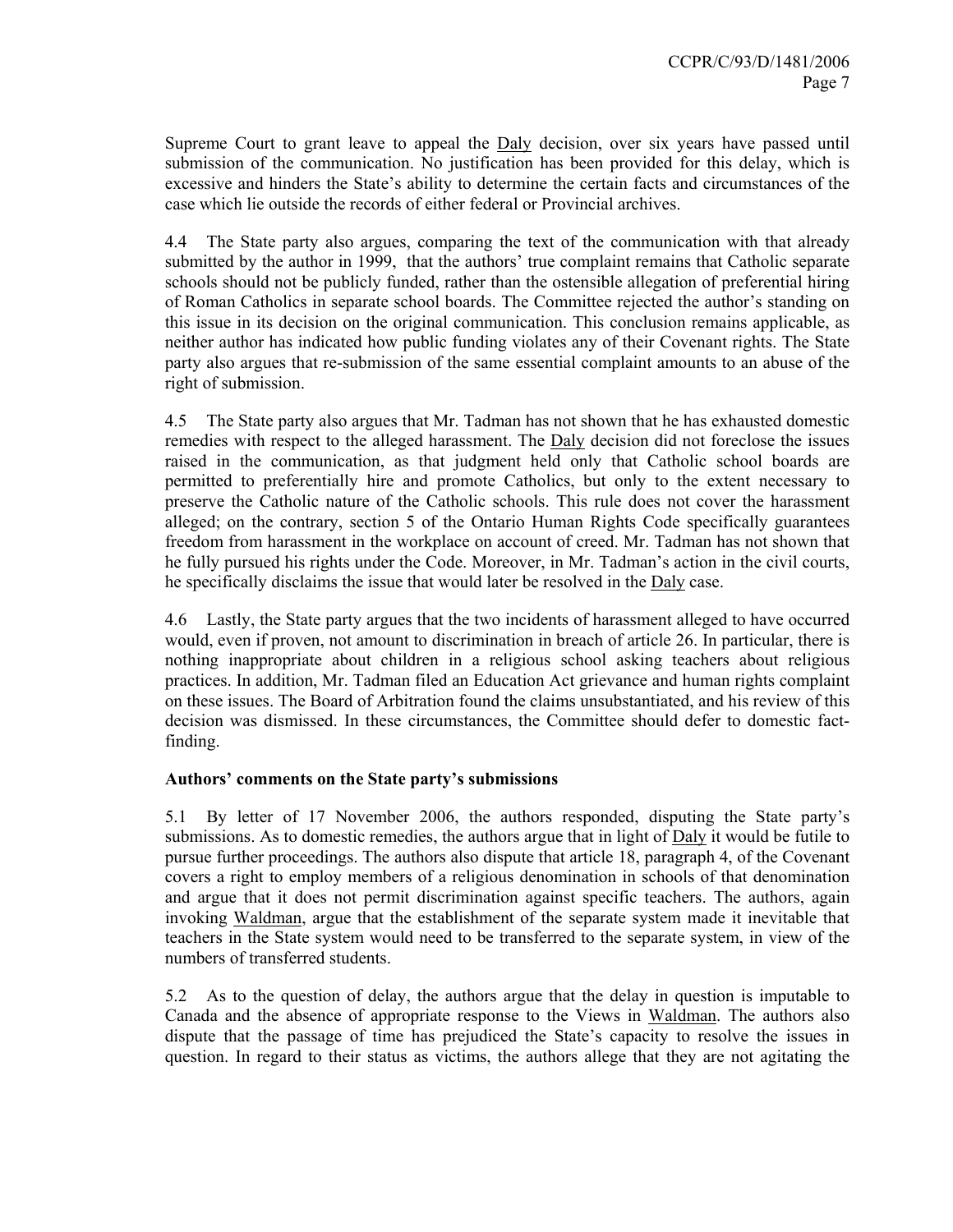same question as was decided in the original Tadman communication, but that instead they are claiming personal injury in the form of discrimination suffered as teachers.

## **Supplementary submissions of the State party**

6.1 On 11 April 2007, the State party responded to the authors' comments. The State party stresses that Waldman, repeatedly invoked by the authors, is irrelevant in the present case. Waldman addressed the funding of denominational schools, and did not in any way address preferential hiring of co-religionists as teachers in denominational schools. By focusing almost exclusively on Waldman and the issue of funding, the authors seek to reargue the different question of public funding for Catholic schools in Ontario, on which the authors have no standing.

6.2 The State party stresses that all denominational schools in Ontario, regardless of denomination, have the right to preferentially hire on the basis of religion in order to preserve the denominational character of their schools, consistent with article 18, paragraph 4, and the values of the Covenant. Nor has Mr. Tadman shown any link between preferential Catholic hiring and the alleged harassment suffered by him. In addition, the passage of time has been prejudicial: the two examples Mr. Tadman has cited occurred almost twenty years ago with anonymous students, making it impossible now to conduct proper investigations.

## **Issues and Proceedings before the Committee**

## **Consideration of admissibility**

7.1 Before considering any claims contained in a communication, the Human Rights Committee must, in accordance with article 93 of its rules of procedure, decide whether or not it is admissible under the Optional Protocol to the Covenant.

7.2 The Committee notes its decision on the earlier communication presented by the author (Tadman No. 1) to the effect that the author did not have standing as a victim to challenge issues of public funding of denominational schools in Ontario. To the extent that the present communication addresses the same issues which the Committee decided in Waldman, the communication is inadmissible under article 1 of the Optional Protocol.

7.3 As to Mr. Tadman's own circumstances, the Committee notes that in the civil proceedings instituted by him in the Ontario courts, he specifically disclaimed any challenge to the general issue of preferential treatment for co-religionists in denominational schools (sections 135 and 136 of the Act). Instead, he confined himself to raising his particular personal difficulties in his own workplace. The Court decided that these difficulties had not been raised in the earlier arbitration, and Mr. Tadman was therefore not entitled to raise them presently. Mr. Tadman did not appeal against this decision. It must therefore be concluded that Mr. Tadman's communication is inadmissible under article 5, paragraph 2(b), of the Optional Protocol for failure to exhaust domestic remedies. The Committee also notes the earlier findings of fact reached by the Board of Arbitration and the Divisional Court (see para 2.4, *supra*) that Mr. Tadman did not in fact suffer any limitation of his freedom of conscience, thought, belief or